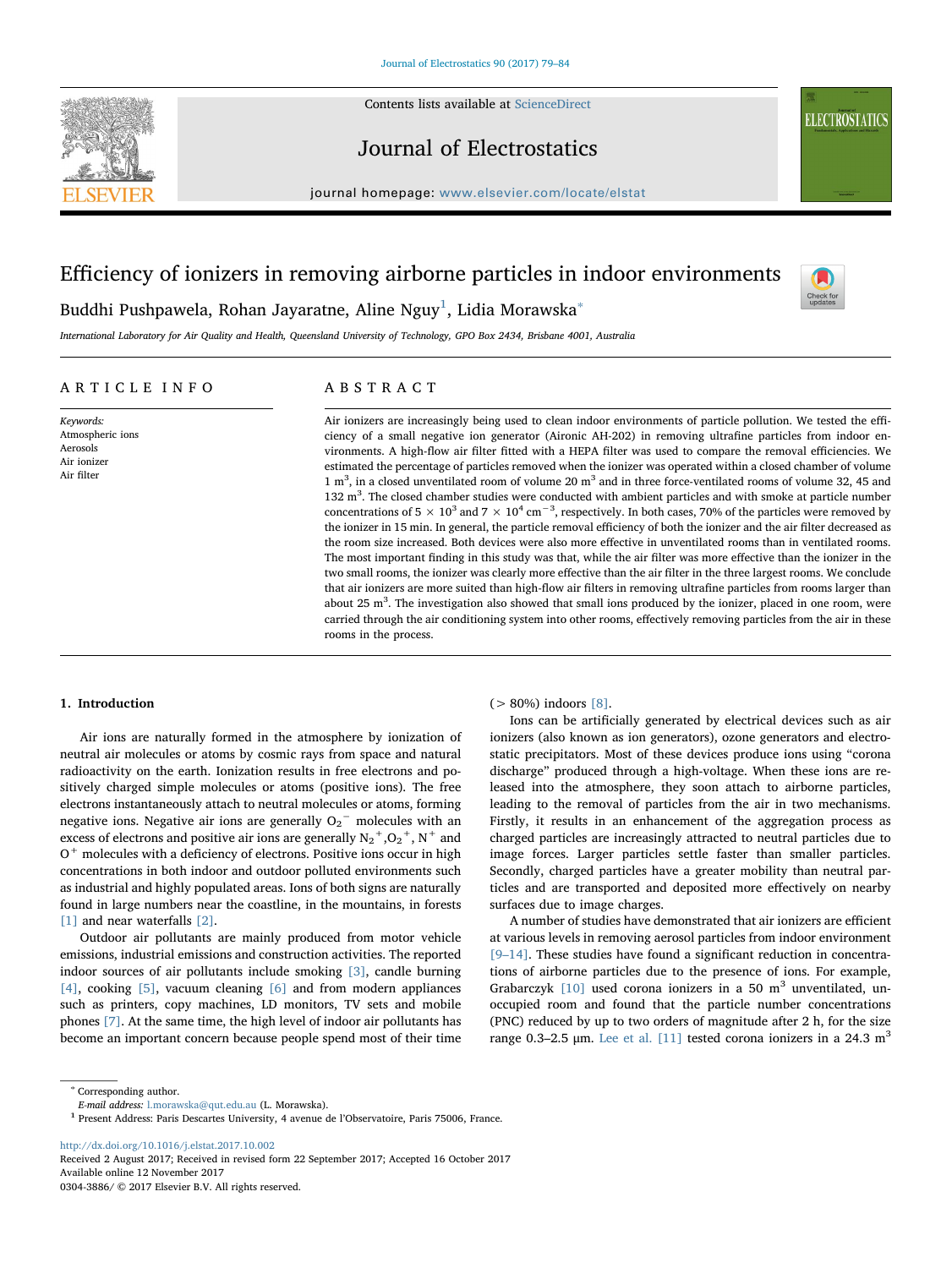chamber and found that particle removal efficiency was 97% for 0.1 μm particles and 95% for 1 μm particles, after 30 min. [Grinshpun et al. \[12\]](#page-5-11) tested commercially available ionic air cleaners in a  $2.6 \text{ m}^3$  chamber and found that the most powerful unit showed a particle removal efficiency of 90% within 5–6 min and 100% within 10–12 min for particle sizes between 0.3 and 3 μm. Both those studies concluded that the particle removal efficiency was not significantly affected by the particle size, while it increased with increasing ion emission rate. Wu et al. [\[13\]](#page-5-12) studied the influence of the wall surface material on the removal of particles with negative air ions in an indoor environment. They used different wall surface materials such as stainless steel, wood, polyvinyl chloride (PVC), wallpaper and cement paint as the inner surface of a chamber and concluded that the removal of particles from the air was more efficient when the walls were of wood and PVC than of any other materials. Further, [Shiue et al. \[14\]](#page-5-13), studied particle removal efficiency by measuring PNC at different heights and distances from the negative ion source in a closed chamber. They observed the highest particle removal efficiency at a height of 60 cm from the floor. They also found that particle removal efficiency decreased with increase in distance from the negative ion source due to limited horizontal diffusion of ions. Sawant et al. [\[15\]](#page-5-14) used corona discharge to test the possibility of reducing the concentration of fog and smoke in a  $72 \text{ cm}^3$  closed unventilated glass container. They found that a particle removal efficiency of 93–97% in the chamber within 6 min. This study demonstrated that it is possible to reduce the concentration of fog and smoke to a significant degree using negative air ions resulting in improved visibility in a closed chamber.

These studies clearly demonstrated that ionizers were efficient in reducing aerosol particles in indoor environments. However, most of these studies were conducted in closed chambers and not in real life environments. In this study, in addition to a closed chamber, we estimated the particle removal efficiency by a small negative ion generator (Aironic AH-202) in a number of different indoor environments such as unventilated and ventilated rooms, also investigating the effect of room size.

#### 2. Methods

#### 2.1. Instrumentation

# 2.1.1. Ionizer (negative ion generator)

A small commercially available negative ion generator (Aironic AH-202) was used to ionize air molecules. This device is mains powered, contains four corona needles and emits approximately  $1 \times 10^6$  negative  $ions s<sup>-1</sup>.$ 

#### 2.1.2. Air filter

An air filter fitted with a HEPA filter, provided by Healthway (New York, USA) was tested in this study. The filter has three settings: high mode (air flow rate-5660 l/min), medium mode (air flow rate-3540 l/ min) and low mode (air flow rate-2400 l/min). The estimated particle removal efficiency by this device (based on the specifications reported by the manufacturer) is 99.99% at of all particles as small as 0.007 μm in size.

# 2.1.3. P-trak ultrafine particle number monitor

A TSI model 8525 P-Trak ultrafine particle monitor was used to measure the number concentration of particles in the size range 0.02–1 μm in real-time. The P-trak uses high-grade ethyl alcohol as its working liquid in the condensation particle counting technique to count ultrafine particles by means of laser scattering and detection. Data is stored on the instrument and later downloaded to a computer using the software provided. This instrument has a measurement range of 0–500,000 particles per cm<sup>-3</sup>. The time resolution was set to 1 s.

#### 2.1.4. Scanning mobility particle sizer (SMPS)

A scanning mobility particle sizer (SMPS), consisting of a TSI 3936 differential mobility analyser and a TSI 3781 condensation particle counter, was used to determine the particle size distribution in the range 10–400 nm.

#### 2.2. Experimental methods

The experiments were carried out in a range of different indoor environments at the Garden Point campus of the Queensland University of Technology in Brisbane. The indoor environments were chosen to represent different volumes and ventilation systems. The experiments in each environment were repeated three times.

### 2.2.1. Chamber experiments

These experiments were conducted with ambient air in a closed chamber of volume  $1 \text{ m}^3$ . The initial PNC in the chamber was about 5  $\times$  10<sup>3</sup> cm<sup>-3</sup>. The P-track was placed at a height of 30 cm above the floor while the ionizer was placed on the floor of the chamber with its power switch accessible from outside to control its operation time. In each experiment, before the ionizer or the air filter was turned on, the conditions were allowed to reach an equilibrium state with the P-trak readings steady for at least 5 min. At that time, the ionizer or the air filter was turned on for a fixed period, as required, while the PNC was continuously monitored. Throughout this study, the air filter was used in the high mode setting. Particle size distribution was measured by the SMPS, in order to determine any changes in particle size during the particle charging process.

In order to study the effect at high PNC values, the experiment was repeated with a controlled quantity of smoke introduced into the chamber by inserting a lighted match into the chamber for a very short time of less than 1 s. After a few minutes, this gave a mean PNC of about  $7 \times 10^{4}$  cm<sup>-3</sup>. The ionizer was turned on and left on for a period of 25 min.

## 2.2.2. Unventilated room

These experiments were conducted in a closed unventilated room of volume 20 m<sup>3</sup>. The ionizer and P-trak were placed approximately 1.5 m apart. In each experiment, the ionizer or the air filter was turned on after it was observed that the P-trak recorded an approximately constant PNC reading for 5 min. Next, the ionizer or the air filter was turned on for a period of 15 min. When the ionizer or the air filter was turned off, the P-trak continued recording for another 10–15 min. Air filter was used in its high mode setting. The vertical distribution of PNC was also investigated by placing the P-trak at different levels in the room.

# 2.2.3. Ventilated rooms

These experiments were conducted in three ventilated rooms of volume 30  $m^3$ , 45  $m^3$  and 130  $m^3$ . The ionizer or the air filter and the Ptrak particle monitor were placed at the same level, approximately 1.5 m apart. In each experiment, after ensuring that the PNC was steady, the ionizer or the air filter was turned on for a period of 15 min, after which, the P-trak continued recording for another 10–15 min. The air filter was used at the high mode setting during all experiments. The air flow rate through the ventilated rooms was approximately 30 l s<sup>-1</sup>.

# 2.2.4. Ventilated system

A further set of experiments were conducted with the ionizer and the P-trak particle counter in different rooms. The rooms were physically separated from each other but connected via the central air conditioner ventilation system. In this system, air was circulated through a HEPA filter and temperature control system and approximately 20% of air from outside the building was filtered and mixed with the circulating air on each cycle. This meant that 80% of the air in the building was being filtered and recirculated. The aim was to investigate if ions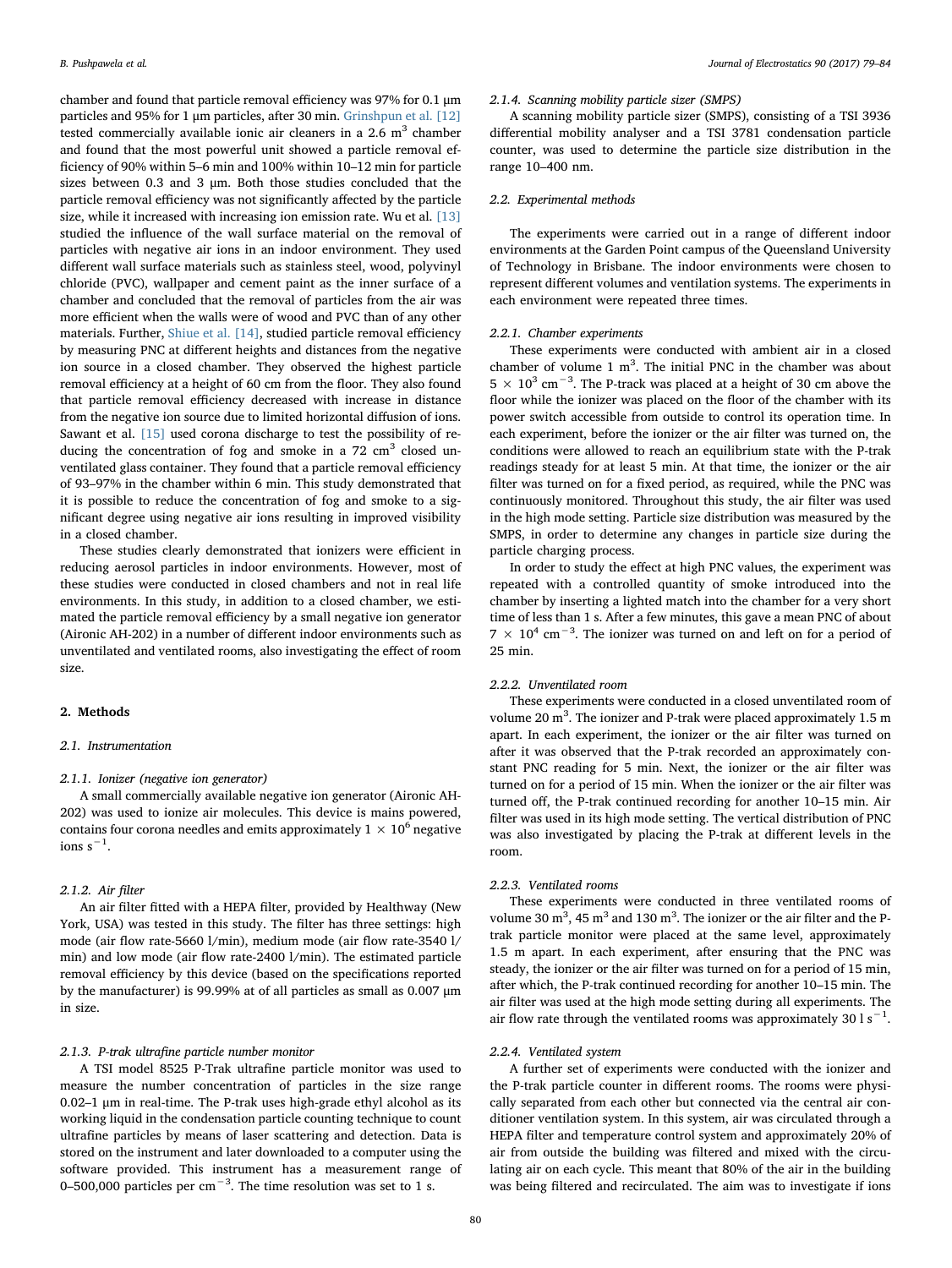were able to penetrate through the HEPA filter and air conditioning system and be carried through from one room into another. In order to do this, the ionizer was placed in the large ventilated room of volume 130 m<sup>3</sup> and the P-track in each of the other two small ventilated rooms of volume 30  $\text{m}^{3}$  and 45  $\text{m}^{3}$ . The initial PNC was recorded for 15 min in the smaller room and then, the ionizer in the large ventilated room was turned on for a period of 10 min while the measurements were continued.

#### 2.3. Analysis

#### 2.3.1. Theory

When an ionizer is turned on, an electric field is created about the corona needles of the ionizer, which ionizes the air in the room. These ions can collide with water vapour molecules in the air, producing small ions. These small ions then attach to airborne particles.

<span id="page-2-0"></span>The deposition velocity of airborne particles due to gravitational settling can be expressed as

$$
v_g = \frac{gd^2\rho}{18\eta} \tag{1}
$$

where g is the gravitational constant,  $d$  is the particle diameter,  $\rho$  is the density of particle, and  $\eta$  is the viscosity of the ai[r\[16\]](#page-5-15). Here, we can see that deposition velocity is proportional to the square of the particle diameter d. However, for the particles smaller than 1.0 μm, the equation [\(1\)](#page-2-0) will be more accurate if it is multiplied by the slip correction factor  $C_c$ . Therefore, the slip-corrected form of the deposition velocity due to gravitational settling can be expressed as

<span id="page-2-1"></span>
$$
v_g = \frac{gd^2\rho C_c}{18\eta} \tag{2}
$$

The drift velocity of charged particles is given by

$$
v_e = \mu E = \frac{nqEC_c}{3\pi\eta d} \tag{3}
$$

where  $\mu$  is the particle mobility, *n* is the number of charge, *q* is charge of an electron, E is the intensity of the electric field,  $\eta$  is the viscosity of the air and d is the particle diameter  $[16]$ . The slip correction factor,  $C_c$  is in the form of

$$
C_c = 1 + \frac{\lambda}{d} \left( 2.34 + 1.05 \exp\left(-0.39 \frac{\lambda}{d}\right) \right)
$$
(4)

where  $\lambda$  is the mean free path in the air and d is the particle diameter [\[16\]](#page-5-15). Here, we can see that drift velocity is inversely proportional to particle diameter d. That is, smaller particles will experience higher speeds.

Further, the maximal drift velocity of the particle is approximately equal to

$$
v_e = \mu E = E^2 \varepsilon_0 \left(\frac{3\varepsilon_r}{2 + \varepsilon_r}\right) \left(\frac{1 + \frac{2\lambda}{d}}{3\eta}\right) d
$$
\n(5)

where  $\mu$  is the mobility of the particle, E is the intensity of the electric field,  $\varepsilon_0$  is the permittivity of the air,  $\varepsilon_r$  is the relative permittivity of the particle [\[10\].](#page-5-9)

When  $v_e > v_g$  the mechanism of the removal of particles from the air is dominated by electrical forces rather than by gravitational settling. Using equations [\(2\) and \(5\)](#page-2-1), this condition gives

$$
E \gg \sqrt{\left(\frac{2+\varepsilon_r}{3\varepsilon_r}\right)} \frac{gdp}{6\varepsilon_0} \tag{6}
$$

This expression shows that the electric field E required to remove particles increases in proportion to the square root of the diameter of the particles. Smaller particles have a higher electrical mobility and are more likely to meet the condition for removal. Therefore, it is expected

that the ionizer will preferentially cause smaller particles to be removed, thus increasing the average particle size.

#### 2.3.2. Percentage of particles removed

The percentage of particles removed was defined as the percentage decrease in PNC with respect to the background count, of ionizer or air filter in each indoor environment. It was calculated using the equation

Percentage removed = 
$$
\left(\frac{C_0 - C_t}{C_0}\right) \times 100\%
$$

where  $C_0$  is the initial PNC (t = 0) and  $C_t$  is the PNC at time t.  $C_0$  was measured when the ionizer or air filter was turned off (ie. natural  $\gamma$  decay) and  $C_t$  was measured with the ionizer or air filter turned on. We defined the particle removal efficiency  $(\varepsilon_t)$  as the percentage of particles removed in a period of 15 min.

# 3. Results and discussion

Over the course of the entire study, the room temperature ranged from 20–23 °C, the relative humidity from 67–78% and the atmospheric pressure from 1005–1026 hPa. However, the maximum variation of these three parameters during the course of any given experiment was of the order of 0.5 °C, 1% and 1 hPa, respectively. Thus, the environmental conditions remained relatively stable over the course of each experiment.

#### 3.1. Chamber experiments with ambient air

[Fig. 1\(](#page-3-0)a) shows the percentage of particles removed and the PNC as a function of time with the ionizer operating in the closed chamber. The initial PNC in the chamber was about 5000 cm<sup>-3</sup>. The ionizer was turned on for a period of 10 min. The PNC dropped to approximately 50% at the end of the first 5 min and by 70% at the end of the 10 min period of continuous operation. Thereafter, the PNC stabilized at about 1500 cm-3. [Fig. 1\(](#page-3-0)b) shows the results of the experiment repeated with the air filter at high flow, instead of the ionizer. In this case, almost 80% of the particles were removed within the first 30 s, and all of the particles in the chamber were removed in 2 min.

[Fig. 2](#page-3-1) shows the typical particle number size distributions obtained by the SMPS at three stages of these experiments - before, 10 min after and 20 min after the ionizer was turned on. The background concentration did not change by more than about 10% in the course of time when the ionizer was not activated. It can be seen that the ionizer was efficient at removing particles in the entire size range 10–400 nm. This is in contradiction to [Grabarczyk \[10\]](#page-5-9) who reported that only particles larger than 0.3 μm could be efficiently removed by corona ionizers. Although it is not obvious in [Fig. 2](#page-3-1), we found that the count median diameter (CMD) of the particle size distributions increased significantly when the ionizer was turned on. From an initial CMD of 76 nm, it increased to 87 nm at the end of the 10 min period of operation. This is a result of two physical processes that cannot be experimentally separated. First, smaller charged particles have a higher mobility than larger charged particles, and therefore, they migrate towards and are deposited on the walls of the chamber more effectively than the larger particles. Secondly, particles attach to charged particles more readily than to neutral particles. Operating the ionizer results in more charged particles and enhanced coagulation, thus increasing the CMD of the particles.

#### 3.2. Chamber experiments with smoke

While the above study shows how particles in the air are removed by an ionizer and a commercial air filter, an interesting aspect of the study was to investigate the efficiency of these two devices in a high PNC environment. This was achieved by injecting a controlled amount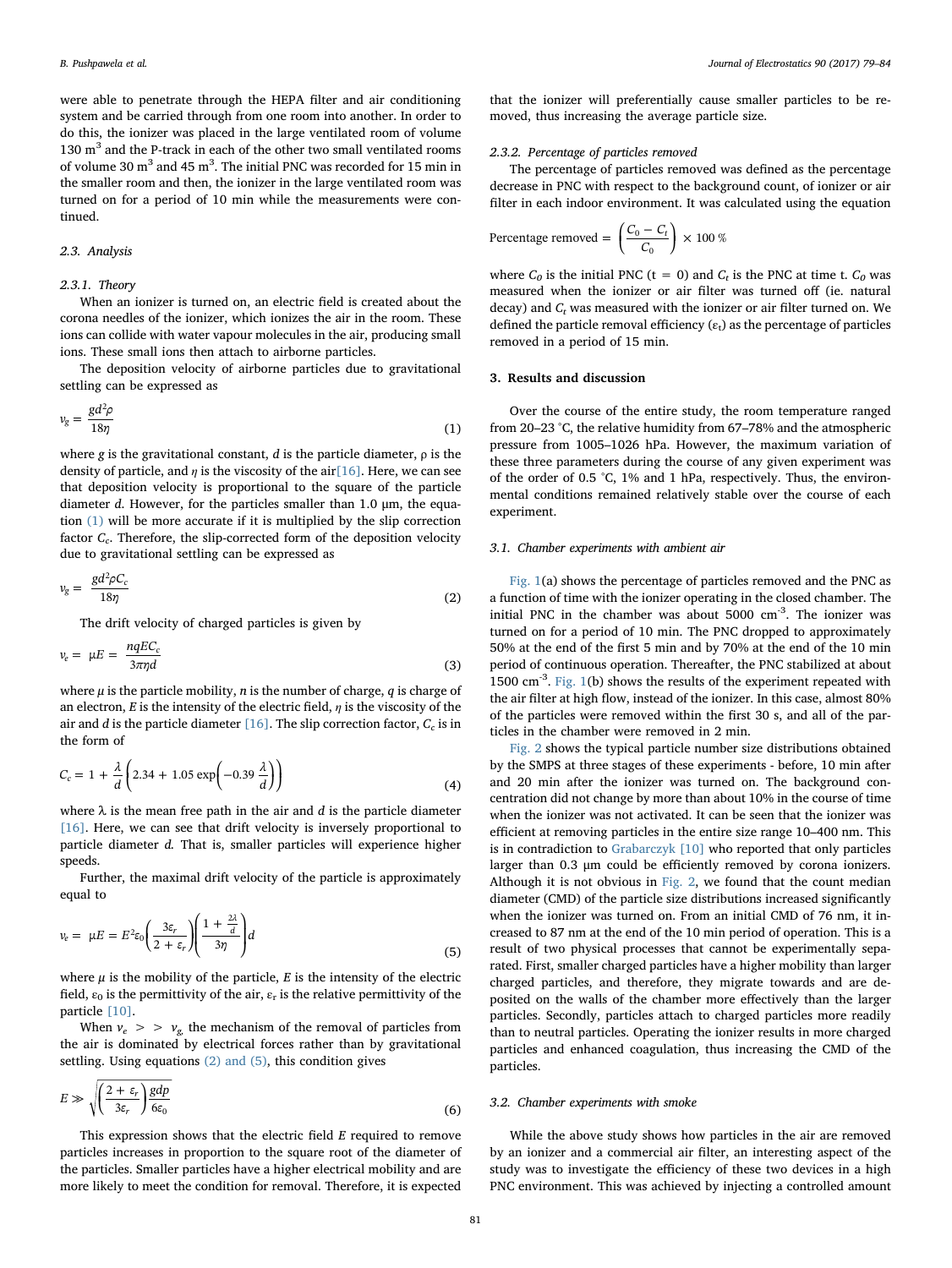<span id="page-3-0"></span>

Fig. 1. Percentage of particles removed in the closed chamber using (a) the ionizer (b) the air filter (in blue) and PNC (in purple). In (a), the ionizer was turned on at 5 min and off at 15 min as shown by the two broken lines. In (b), the air filter was turned on at 5 min and off at 7 min as shown by the two broken lines. (For interpretation of the references to colour in this figure legend, the reader is referred to the web version of this article.)

<span id="page-3-1"></span>

Fig. 2. Typical size distribution before the ionizer was turned on (in blue), 10 min after it was turned on (in red) and 20 min after it was turned on (in green). Initial PNC  $= 5000$ cm-3. (For interpretation of the references to colour in this figure legend, the reader is referred to the web version of this article.)

of smoke into the chamber. [Fig. 3](#page-3-2) shows the percentage of particles removed and the PNC as a function of time with the ionizer operating in the closed chamber after the introduction of smoke. After introducing

<span id="page-3-2"></span>

Fig. 3. Percentage of smoke particles removed by the ionizer (in blue) and PNC (in purple) in the closed chamber. The ionizer was turned on at time 5 min and off at 30 min as indicated by the two broken lines. (For interpretation of the references to colour in this figure legend, the reader is referred to the web version of this article.)

the smoke, the initial PNC was about  $7 \times 10^4$  cm<sup>-3</sup>. When the ionizer was turned on, the PNC began to decrease slowly. After a period of about 25 min, the concentration reached a steady value of about  $1.3 \times 10^4$  cm<sup>-3</sup>. The particle removal efficiency was highest soon after the ionizer was turned on and then decreased in time. The high number of ions emitted in the relatively small volume removed a considerable number of airborne particles by the same two mechanisms described in the previous section. 20% of the smoke particles were removed in the first 5 min, and 80% within a period of about 20 min.

# 3.3. Unventilated room

The experiments in the unventilated room demonstrated that the ionizer caused a vertical PNC gradient. At the same level as the ionizer, the PNC decreased from 2700 cm<sup>-3</sup> to 1750 cm<sup>-3</sup> (removed 35% of particles) in 5 min and to 1500 cm<sup>-3</sup> (removed 45% of particles) after 15 min. At a level 1 m above that of the ionizer, the PNC decreased from  $2700 \text{ cm}^{-3}$  to  $2400 \text{ cm}^{-3}$  (removed  $11\%$  of particles) in 5 min and to 2000 cm-3 (removed 25% of particles) after 10 min. This behaviour is in agreement with the findings of Shiue et al. [\[14\]](#page-5-13) and indicated that the position of the ionizer is an important factor in particle removal.

When the air filter was turned on at its high mode setting, the PNC in the room decreased from 6500  $\text{cm}^{-3}$  to 3200  $\text{cm}^{-3}$  (removed 50% of particles) in 5 min and from to 2500 cm<sup>-3</sup> (removed 60% of particles) after 15 min. These results show that, with the filter turned on, the particle removal efficiency with the air filter was significantly higher than that with the ionizer in the closed unventilated room. [Fig. 4](#page-4-0) shows the corresponding percentages of particles as a function of time for the air filter, and the ionizer, at the same vertical level.

# 3.4. Ventilated rooms

As expected, with the ionizer turned on, the particle removal efficiencies in the ventilated rooms were lower than that in the unventilated room. The mean percentages of particles removed in a period of 15 min in the small ventilated room, medium ventilated room and the large ventilated room were 40%, 30% and 22% respectively ([Fig. 5](#page-4-1)). The removal efficiency with the air filter was also tested in the same rooms. The mean percentages of particles removed by the air filter in 15 min in the small ventilated room, medium ventilated room and the large ventilated room were 25%, 10% and 6% respectively [\(Fig. 5](#page-4-1)). These values are all smaller than the corresponding values observed in the small unventilated room. However, an interesting observation is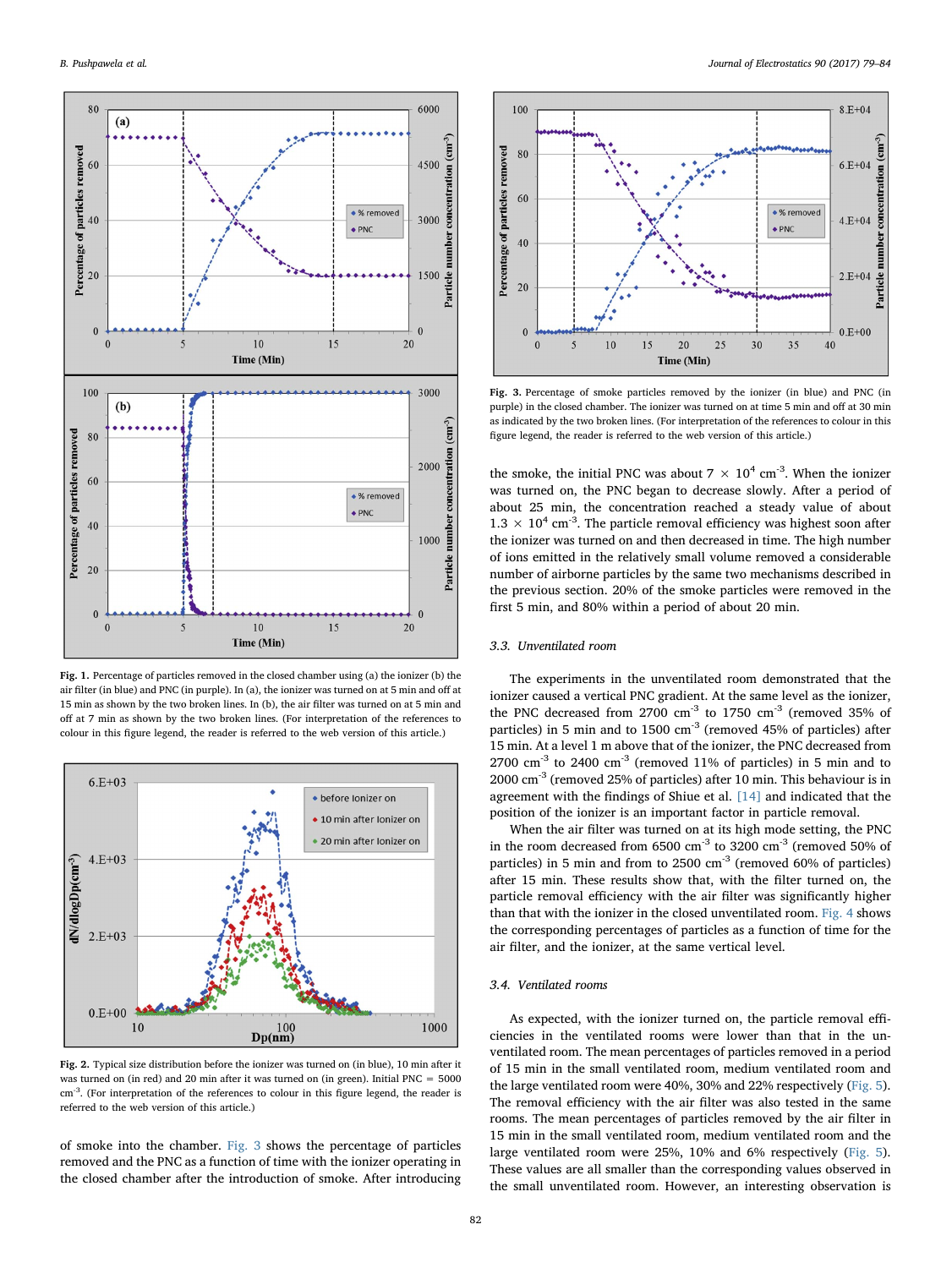<span id="page-4-0"></span>

Fig. 4. Percentage of particles removed in a small unventilated room using the ionizer (in blue) and the air filter (in red). In each experiment, the device was turned on at time 5 min and off at 20 min as indicated by the two broken lines. (For interpretation of the references to colour in this figure legend, the reader is referred to the web version of this article.)

that, in the larger ventilated rooms, the removal efficiency with the ionizer was clearly greater than with the high-flow air filter unit. To demonstrate this, in each room, we calculated the mean removal efficiency in the first 15 min after the ionizer or air filter was turned on. [Fig. 6](#page-5-16) shows the result. It was observed that, considering the uncertainties involved, while the air filter was significantly more efficient than the ionizer in the chamber and in the small room (to the left of the broken line), the ionizer was clearly more efficient than the air filter in the three larger rooms (to the right of the broken line). The threshold size of room is about 25  $m<sup>3</sup>$  but this value is obviously specific to the ionizer used and air filter used in this study. In order to explain this observation, we hypothesize that, while the air filter loses some efficiency because it recycles the cleaned air from its proximity and does not access the peripherals of the room, the ions from the ionizer scatter throughout the room and is able to charge and remove a larger number of particles from the room. This effect will not be dominant in small rooms but will be more effective as the room size becomes larger.

#### 3.5. Ventilated systems

All of the above experiments were conducted within a given space, either a chamber or a room. The last part of this study was designed to investigate whether ions produced in one room could be carried by the air conditioning system into other rooms and affect the PNCs in those rooms. When the ionizer was turned on for 10 min in the large ventilated room, the PNC was significantly decreased in both smaller rooms. The removal efficiencies in the two rooms were in the range 30–40%, which is of the same order as when the ionizer was in the same room. This is an interesting finding and shows that the ions are carried between rooms through the air conditioning system. No doubt, particles in the air conditioning unit are removed by the ions and the air that is expelled into the rooms have a lower PNC than when there was no ionizer in the other room. While the larger particles are trapped in the HEPA filters in the air conditioning unit, small ions are able to pass through the HEPA filters and reach other rooms. The air exchange rate could have an impact on the performance of removing particles in ventilated systems.

# 4. Conclusions

While confirming that air ionizers are able to remove ultrafine particles from indoor environments, the results of this study provide

<span id="page-4-1"></span>

Fig. 5. Percentage of particles removed in three ventilated rooms of volumes (a) 32  $m<sup>3</sup>$ (b) 45  $m^3$  (c) 132  $m^3$  using the ionizer (in blue) and the air filter (in red) separately. Each of the devices were turned on at 5 min and off at 20 min as indicated by the two broken lines. (For interpretation of the references to colour in this figure legend, the reader is referred to the web version of this article.)

further information pertaining to room size and ventilation systems. With the ionizer used in this study, the particle removal efficiencies ranged from 70% in a small chamber  $(1 \text{ m}^3)$  to 20% in a large room  $(130 \text{ m}^3)$ . The removal efficiencies in each of the rooms were compared with that due to a high-flow  $(5660 \, 1 \, \text{min}^{-1})$  HEPA filter. While the particle removal efficiency was higher with the ionizer than with the filter in the chamber and the small room, the ionizer was more efficient at removing particles from the air in the three larger rooms (larger than 25  $m<sup>3</sup>$ ). It was observed that the ionizer removed, not just the large particles but, ultrafine particles too of all sizes. When the ionizer was